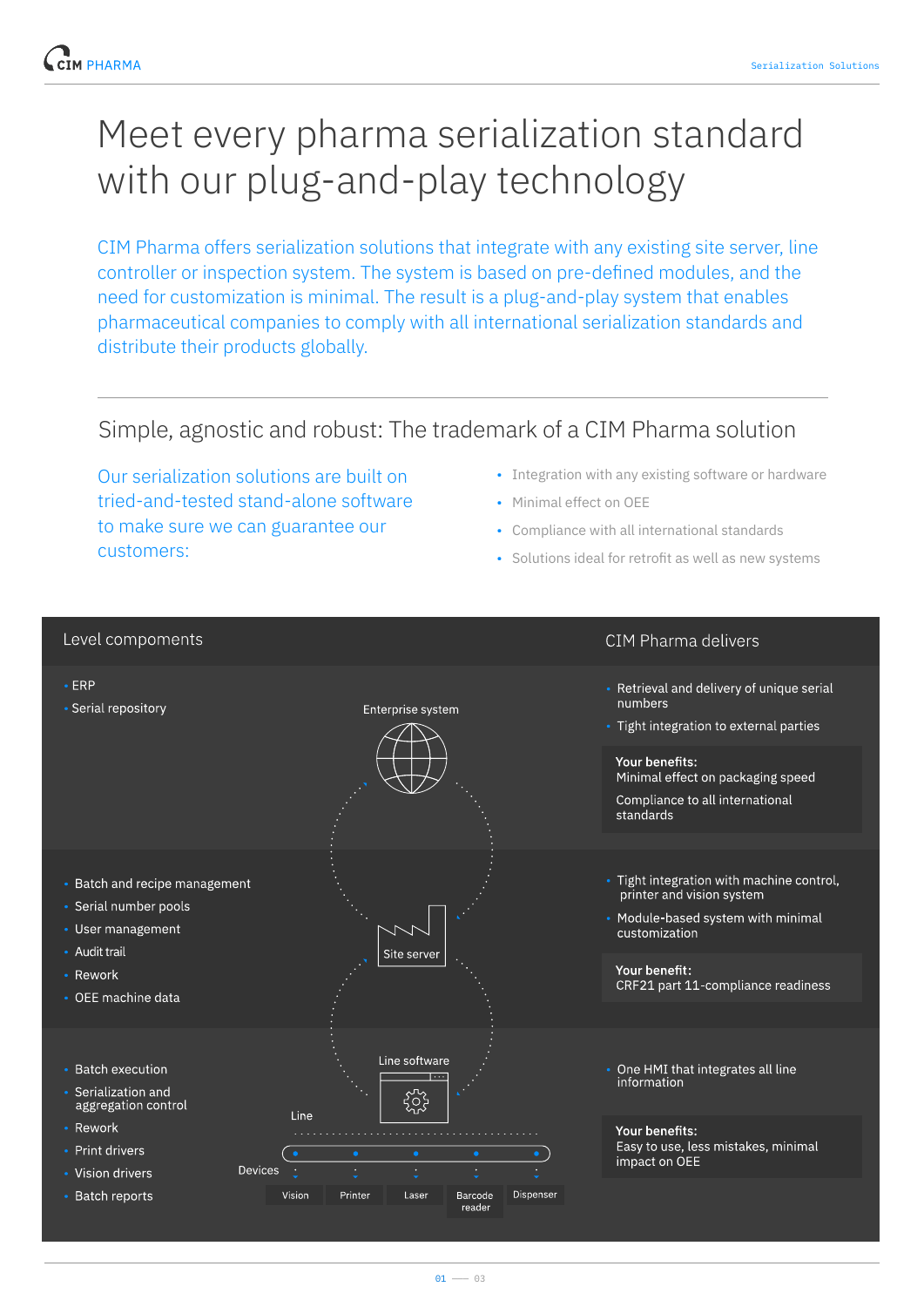# Easy to use – fast to learn

Most pharmaceutical companies have different suppliers for machine control, serialization and inspection. CIM Pharma can integrate all data into one HMI, thereby reducing complexity, errors, and time needed for operator training.

# All levels covered – dataflow AND packaging hierarchy

We cover all levels of the packaging hierarchy as well as all levels of dataflows. That means our customers only have to shop in one place to get a solution that provides everything they need.

- All levels of the packaging hierarchy covered: from product to carton to shipper to pallet
- Full integration and connection with relevant dataflows from level 1-4
- Compliance-readiness for all international standards, including CFR21 part 11
- Complete documentation package included with functional description, design description, IQ and OQ for validation
- Implementation, qualification, and validation by CIM Pharma's own system consultants



- Bottom-line benefits Compliance to international standards guaranteed
	- Plug-and-play technology
	- Minimal impact on OEE
	- Dedicated partner